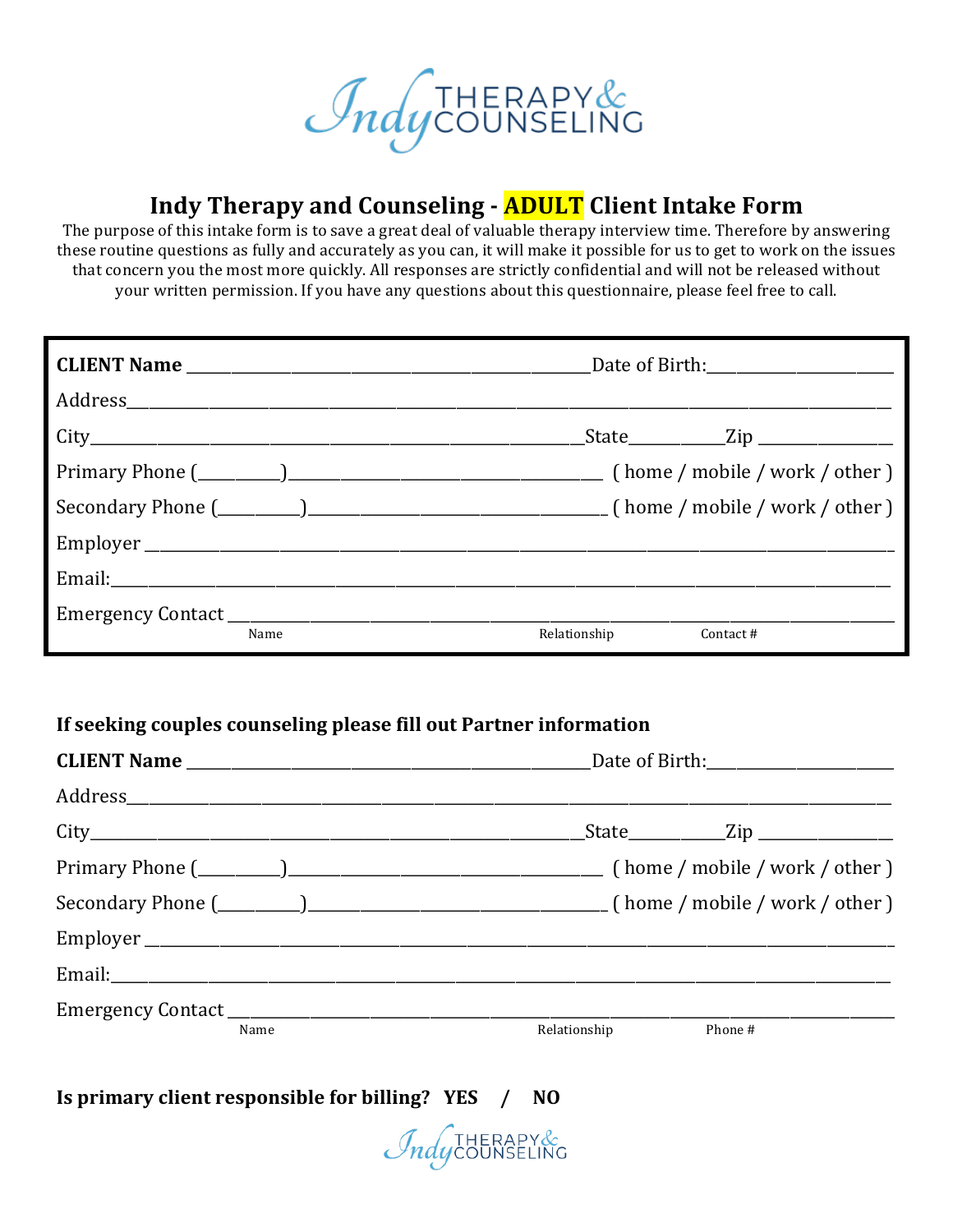#### If not, please fill out Billable Party information.

| <b>BILLABLE PARTY Name</b>                  |      |                |
|---------------------------------------------|------|----------------|
| adress and a                                | City | ______________ |
| Primary Phone<br>__________<br>____________ |      |                |

### **Communication of Private Mental Health Information**

There may be times when Indy Therapy and Counseling staff needs to contact you in regards to appointment times, account questions, or other reasons relating to your care. May we contact you by listed email? **YES** / **NO** May we leave a voicemail? **YES** / **NO** 

\_\_\_\_\_\_\_\_\_\_\_\_\_\_\_\_\_\_\_\_\_\_\_\_\_\_\_\_\_\_\_\_\_\_\_\_\_\_\_\_\_\_\_\_\_\_\_\_\_\_\_\_\_\_\_\_\_\_\_\_\_\_\_\_\_\_\_\_\_\_\_\_\_\_\_\_\_\_\_\_\_\_\_\_\_\_\_\_\_\_\_\_\_\_\_\_\_\_\_\_\_\_\_\_\_\_\_\_\_\_\_\_

#### How did you hear about us?

| <b>Marital Status:</b><br>_Single _ Dating _ Engaged _ Married _ Separated _ Divorced _ Widowed |  |  |  |  |  |  |  |
|-------------------------------------------------------------------------------------------------|--|--|--|--|--|--|--|
|                                                                                                 |  |  |  |  |  |  |  |
| Living together? <b>YES</b> / <b>NO</b> Years together: __________                              |  |  |  |  |  |  |  |
| Previously Married: YES / NO (if yes, how many times? _____)                                    |  |  |  |  |  |  |  |
| Partner Previously Married: YES / NO (if yes, how many times? _____)                            |  |  |  |  |  |  |  |
| Children's Names: (Include and identify step-children)                                          |  |  |  |  |  |  |  |
|                                                                                                 |  |  |  |  |  |  |  |
|                                                                                                 |  |  |  |  |  |  |  |
|                                                                                                 |  |  |  |  |  |  |  |
|                                                                                                 |  |  |  |  |  |  |  |
| <b>Health</b><br>Do you have any physical symptoms that concern you?                            |  |  |  |  |  |  |  |
|                                                                                                 |  |  |  |  |  |  |  |
| Are you currently taking any prescription medication? <b>YES</b> / NO                           |  |  |  |  |  |  |  |
|                                                                                                 |  |  |  |  |  |  |  |

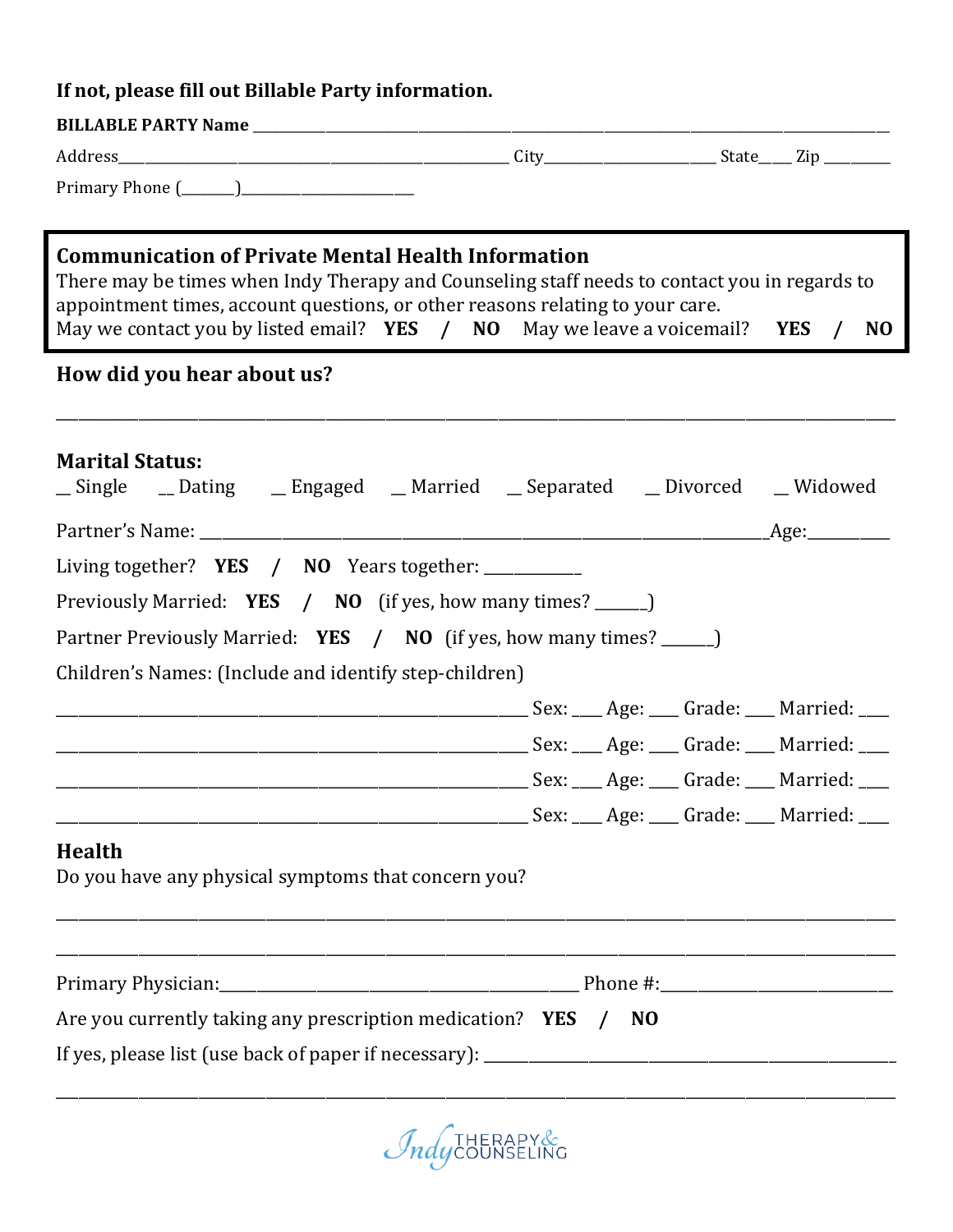# **Reason for Seeking Therapy**

\_\_\_\_\_\_\_\_\_\_\_\_\_\_\_\_\_\_\_\_\_\_\_\_\_\_\_\_\_\_\_\_\_\_\_\_\_\_\_\_\_\_\_\_\_\_\_\_\_\_\_\_\_\_\_\_\_\_\_\_\_\_\_\_\_\_\_\_\_\_\_\_\_\_\_\_\_\_\_\_\_\_\_\_\_\_\_\_\_\_\_\_\_\_\_\_\_\_\_\_\_\_\_\_\_\_\_\_\_\_\_\_

\_\_\_\_\_\_\_\_\_\_\_\_\_\_\_\_\_\_\_\_\_\_\_\_\_\_\_\_\_\_\_\_\_\_\_\_\_\_\_\_\_\_\_\_\_\_\_\_\_\_\_\_\_\_\_\_\_\_\_\_\_\_\_\_\_\_\_\_\_\_\_\_\_\_\_\_\_\_\_\_\_\_\_\_\_\_\_\_\_\_\_\_\_\_\_\_\_\_\_\_\_\_\_\_\_\_\_\_\_\_\_\_

\_\_\_\_\_\_\_\_\_\_\_\_\_\_\_\_\_\_\_\_\_\_\_\_\_\_\_\_\_\_\_\_\_\_\_\_\_\_\_\_\_\_\_\_\_\_\_\_\_\_\_\_\_\_\_\_\_\_\_\_\_\_\_\_\_\_\_\_\_\_\_\_\_\_\_\_\_\_\_\_\_\_\_\_\_\_\_\_\_\_\_\_\_\_\_\_\_\_\_\_\_\_\_\_\_\_\_\_\_\_\_\_

\_\_\_\_\_\_\_\_\_\_\_\_\_\_\_\_\_\_\_\_\_\_\_\_\_\_\_\_\_\_\_\_\_\_\_\_\_\_\_\_\_\_\_\_\_\_\_\_\_\_\_\_\_\_\_\_\_\_\_\_\_\_\_\_\_\_\_\_\_\_\_\_\_\_\_\_\_\_\_\_\_\_\_\_\_\_\_\_\_\_\_\_\_\_\_\_\_\_\_\_\_\_\_\_\_\_\_\_\_\_\_\_

\_\_\_\_\_\_\_\_\_\_\_\_\_\_\_\_\_\_\_\_\_\_\_\_\_\_\_\_\_\_\_\_\_\_\_\_\_\_\_\_\_\_\_\_\_\_\_\_\_\_\_\_\_\_\_\_\_\_\_\_\_\_\_\_\_\_\_\_\_\_\_\_\_\_\_\_\_\_\_\_\_\_\_\_\_\_\_\_\_\_\_\_\_\_\_\_\_\_\_\_\_\_\_\_\_\_\_\_\_\_\_\_

\_\_\_\_\_\_\_\_\_\_\_\_\_\_\_\_\_\_\_\_\_\_\_\_\_\_\_\_\_\_\_\_\_\_\_\_\_\_\_\_\_\_\_\_\_\_\_\_\_\_\_\_\_\_\_\_\_\_\_\_\_\_\_\_\_\_\_\_\_\_\_\_\_\_\_\_\_\_\_\_\_\_\_\_\_\_\_\_\_\_\_\_\_\_\_\_\_\_\_\_\_\_\_\_\_\_\_\_\_\_\_\_

\_\_\_\_\_\_\_\_\_\_\_\_\_\_\_\_\_\_\_\_\_\_\_\_\_\_\_\_\_\_\_\_\_\_\_\_\_\_\_\_\_\_\_\_\_\_\_\_\_\_\_\_\_\_\_\_\_\_\_\_\_\_\_\_\_\_\_\_\_\_\_\_\_\_\_\_\_\_\_\_\_\_\_\_\_\_\_\_\_\_\_\_\_\_\_\_\_\_\_\_\_\_\_\_\_\_\_\_\_\_\_\_

\_\_\_\_\_\_\_\_\_\_\_\_\_\_\_\_\_\_\_\_\_\_\_\_\_\_\_\_\_\_\_\_\_\_\_\_\_\_\_\_\_\_\_\_\_\_\_\_\_\_\_\_\_\_\_\_\_\_\_\_\_\_\_\_\_\_\_\_\_\_\_\_\_\_\_\_\_\_\_\_\_\_\_\_\_\_\_\_\_\_\_\_\_\_\_\_\_\_\_\_\_\_\_\_\_\_\_\_\_\_\_\_

\_\_\_\_\_\_\_\_\_\_\_\_\_\_\_\_\_\_\_\_\_\_\_\_\_\_\_\_\_\_\_\_\_\_\_\_\_\_\_\_\_\_\_\_\_\_\_\_\_\_\_\_\_\_\_\_\_\_\_\_\_\_\_\_\_\_\_\_\_\_\_\_\_\_\_\_\_\_\_\_\_\_\_\_\_\_\_\_\_\_\_\_\_\_\_\_\_\_\_\_\_\_\_\_\_\_\_\_\_\_\_\_

\_\_\_\_\_\_\_\_\_\_\_\_\_\_\_\_\_\_\_\_\_\_\_\_\_\_\_\_\_\_\_\_\_\_\_\_\_\_\_\_\_\_\_\_\_\_\_\_\_\_\_\_\_\_\_\_\_\_\_\_\_\_\_\_\_\_\_\_\_\_\_\_\_\_\_\_\_\_\_\_\_\_\_\_\_\_\_\_\_

My reason(s) for seeking therapy is/are:

What solutions to your  $problem(s)$  have you found helpful?

When did the problem $(s)$  begin? (Date)

Other personal concerns I have include:

- 
- 
- 
- 
- 
- 
- 
- 
- $\Box$  Difficulty controlling worry  $\Box$  Difficulty controlling fear  $\Box$  Difficulty socializing
- 
- \_\_Other: \_\_\_\_\_\_\_\_\_\_\_\_\_\_\_\_\_\_\_\_\_\_\_\_\_\_\_\_\_\_\_\_\_\_\_\_\_\_\_\_\_\_\_\_\_\_\_\_\_\_\_\_\_\_\_\_\_\_\_\_\_
- \_\_ Anxious \_\_ Trauma History \_\_ Feeling Angry
- \_\_ Feeling Depressed \_\_ Nightmares/Flashbacks \_\_ Sleep troubles
- Shame **Example 3** Unsafe behaviors Grief
- \_\_ Low self-esteem \_\_ Family tension/conflict \_\_ Parenting concern
- \_\_ Self Harm \_\_ Suicidal Thoughts \_\_ Hopelessness
	-
- $\Box$  Addiction concerns  $\Box$  Frequently feeling unsafe  $\Box$  Work stress
- $\Box$  Infidelity Concerns  $\Box$  Eating problems  $\Box$  Lack of trust
	-
- \_\_ Marital Issues \_\_ Communication Issues \_\_ Custody Problems
- 
- 
- 
- 
- 
- \_\_ Financial stress \_\_ Sexual difficulties \_\_ Religious concerns
	-
	-
	-
	-

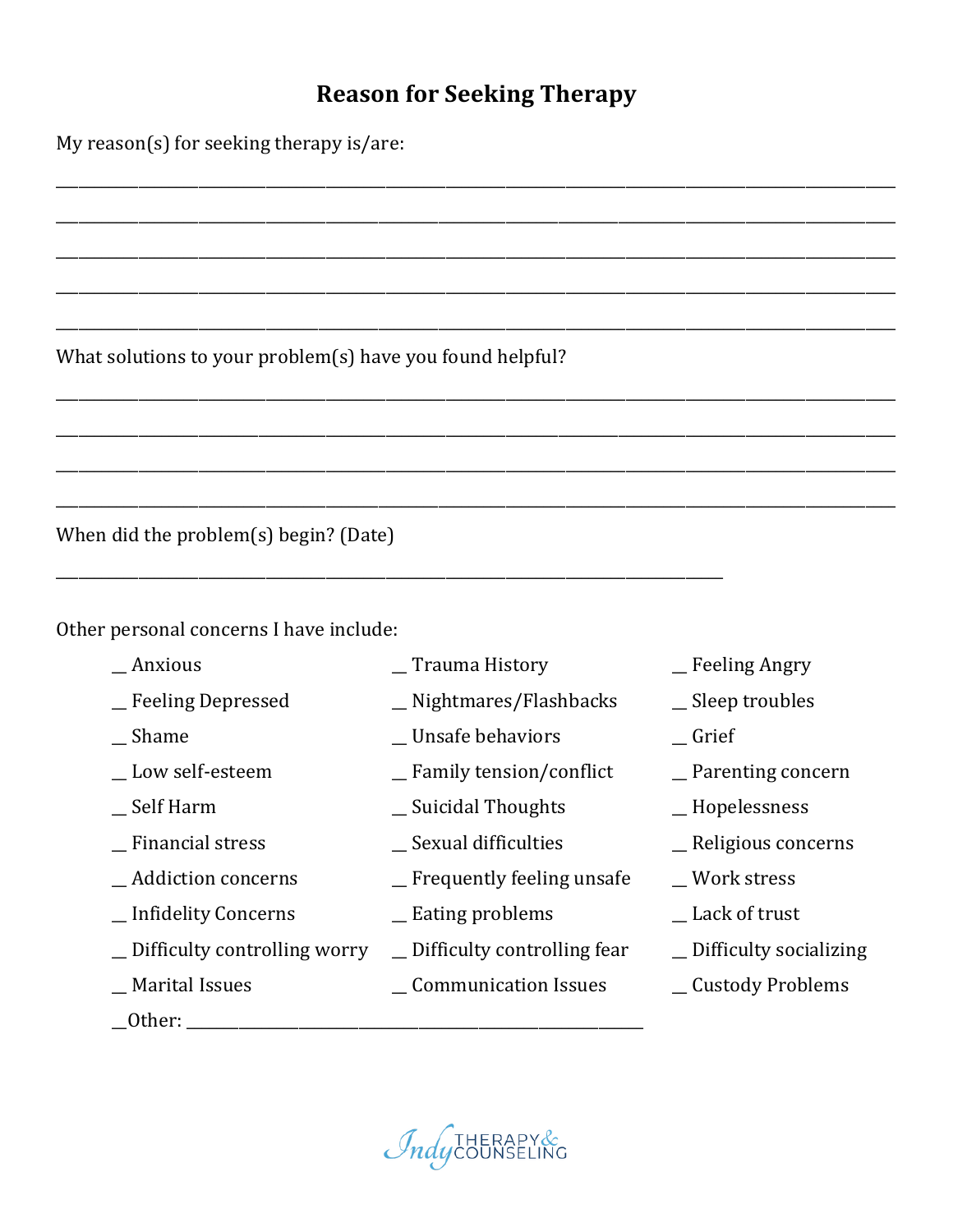## **Individual and Family Questionnaire** Check any of the following that applied in your family during your youth:

| _Divorce                                                             |             |                |   |  |                | $S$ eparation  |   |   |                     | _Legal Troubles                                                               |
|----------------------------------------------------------------------|-------------|----------------|---|--|----------------|----------------|---|---|---------------------|-------------------------------------------------------------------------------|
| $-Affairs$                                                           |             |                |   |  | _Alcohol Abuse |                |   |   |                     | _Drug Abuse                                                                   |
| _Verbal Abuse                                                        |             |                |   |  | _Sexual Abuse  |                |   |   |                     | _Physical Abuse                                                               |
| School Problems                                                      |             |                |   |  |                | $\equiv$ Death |   |   |                     | _ Medical Illness                                                             |
| _Eating Disorder                                                     |             |                |   |  |                |                |   |   | _Emotional Problems | $\_$ Suicide                                                                  |
| _ Other Impactful Family History (Please describe)                   |             |                |   |  |                |                |   |   |                     |                                                                               |
|                                                                      |             |                |   |  |                |                |   |   |                     |                                                                               |
|                                                                      |             |                |   |  |                |                |   |   |                     |                                                                               |
| <b>Family members with mental illness:</b>                           |             |                |   |  |                |                |   |   |                     |                                                                               |
|                                                                      |             |                |   |  |                |                |   |   |                     |                                                                               |
|                                                                      |             |                |   |  |                |                |   |   |                     |                                                                               |
|                                                                      |             |                |   |  |                |                |   |   |                     |                                                                               |
| <b>Religious / Spiritual</b>                                         |             |                |   |  |                |                |   |   |                     |                                                                               |
| I consider myself a religious/spiritual person? YES / NO / UNCERTAIN |             |                |   |  |                |                |   |   |                     |                                                                               |
|                                                                      |             |                |   |  |                |                |   |   |                     |                                                                               |
|                                                                      |             |                |   |  |                |                |   |   |                     | How important is spirituality in your life? (Low) 1 2 3 4 5 6 7 8 9 10 (High) |
| <b>Employment</b>                                                    |             |                |   |  |                |                |   |   |                     |                                                                               |
| Rate your job satisfaction: (Low) 1 2 3 4 5 6 7 8 9 10 (High)        |             |                |   |  |                |                |   |   |                     |                                                                               |
|                                                                      |             |                |   |  |                |                |   |   |                     |                                                                               |
| What do you dislike most about your job? _______                     |             |                |   |  |                |                |   |   |                     |                                                                               |
| <b>Social</b>                                                        |             |                |   |  |                |                |   |   |                     |                                                                               |
| List and rate the three people you have the closest relationship     |             |                |   |  |                |                |   |   |                     |                                                                               |
|                                                                      |             |                |   |  |                |                |   |   |                     |                                                                               |
| Name:<br>(Acquaintance) 1 2 3 4 5 6 7                                |             |                |   |  |                |                | 8 | 9 |                     | 10 (Deep Relationship)                                                        |
| Name:                                                                |             |                |   |  |                |                |   |   |                     |                                                                               |
| (Acquaintance) 1                                                     | $2^{\circ}$ | 3 4 5 6 7 8    |   |  |                |                |   | 9 |                     | 10 (Deep Relationship)                                                        |
| Name:                                                                |             |                |   |  |                |                |   |   |                     | _ Years Known: ____________                                                   |
| (Acquaintance) 1                                                     | $2^{\circ}$ | 3 <sup>7</sup> | 4 |  | 5 6 7          |                | 8 | 9 |                     | 10 (Deep Relationship)                                                        |

*Indycounseling*